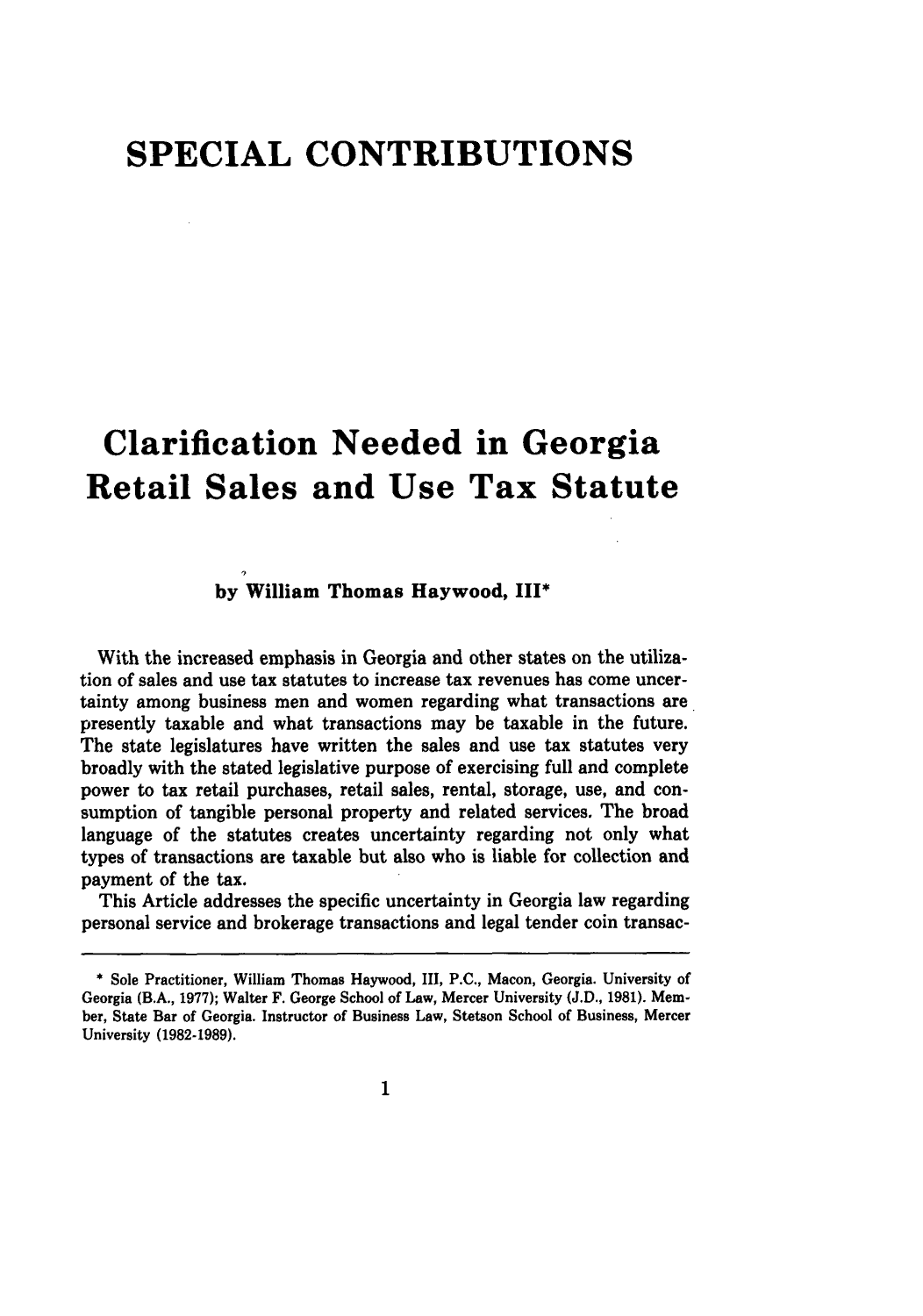**tions.** The courts have been unable to resolve the uncertainties for a variety of reasons. The legislature, therefore, is called on to amend the Georgia statute in order for citizens to engage in business and consumer transactions with a greater degree of certainty regarding tax consequences.

#### I. **STATUTORY HISTORY**

In **1951** the Georgia General Assembly enacted the Georgia Retailers' and Consumers' Sales and Use Tax Act (the "Act").<sup>1</sup> The Act imposes a tax on the sale, use, consumption, or storage of personal property bought or used in Georgia.8 The General Assembly amended the Act in 1960 (the "Amendment")<sup>3</sup> to clarify who is liable for payment of the tax.<sup>4</sup> The Amendment specifically states that the intent of the legislature is to impose the tax upon the purchaser of personal property.' It further provides the definition of a retailer and dealer<sup>6</sup> and provides only three exceptions in which a dealer bears responsibility for payment of the **tax.7**

Under the Act, it was generally believed the tax "was on the consumer and merely collected by the seller."8 In *Williams v. Bears' Den, Inc.,9* however, the Georgia Supreme Court held that the *tax* is "on the seller for the privilege of engaging in the business of selling."<sup>10</sup> The Amendment provides that the dealer is only a tax collector and that the consumer is liable for the tax.<sup>11</sup> Under the Amendment and subsequent codifications, the purchaser is responsible for paying the  $\text{tax.}^{12}$  The dealer is required to collect the tax from the purchaser upon sale to the purchaser, unless the dealer obtains a resale certificate.'8 The dealer is liable for payment of the tax if he fails to collect it from the purchaser, if the full amount of tax

**9.** 214 Ga. 240, 104 S.E.2d **230** (1958).

10. Shackelford & Ellis, *supra* note 7, at 46 (citing *Williams,* 214 Ga. at 240, 104 S.E.2d at 230).

11. 1960 Ga. Laws at 156 (codified as amended at O.C.G.A. **§§** 48-8-30, 33 (1982 & Supp. **1989)).**

12. *Id.* (codified as amended at O.C.G.A. **§** 48-8-30 (1982 **&** Supp. 1989)).

**13.** 1951 Ga. Laws at **370** (codified as amended at O.C.G.A. **§** 48-8-38 (1982)).

<sup>1.</sup> **1951** Ga. Laws 360 (codified as amended at O.C.G.A. tit. **48,** ch. **8 (1982** & Supp. 1989)).

<sup>2.</sup> *Id.* at **362** (codified as amended at **O.C.G.A. §** 48-8-1 (1982)).

**<sup>3.</sup>** 1960 Ga. Laws 153 (codified as amended at O.C.G.A. **§ 48-8-33** (1982)).

<sup>4.</sup> *Id.*

**<sup>5.</sup>** *Id.* at 154.

*<sup>6.</sup> Id.* at 156-57 (codified as amended at **O.C.G.A. § 48-8-2 (1982)).**

**<sup>7.</sup>** Id. at **156** (codified as amended at **O.C.G.A. § 48-8-35 (1982)).** *See* Shackelford **&** Ellis, *Georgia Sales and Use Tax from Viewpoint of Practicing Attorney,* **9 GA.** ST. B.J. 45, 46 (1972) [hereinafter Shackelford & Ellis].

<sup>8.</sup> Shackelford & Ellis, *supra* note 7, at 46.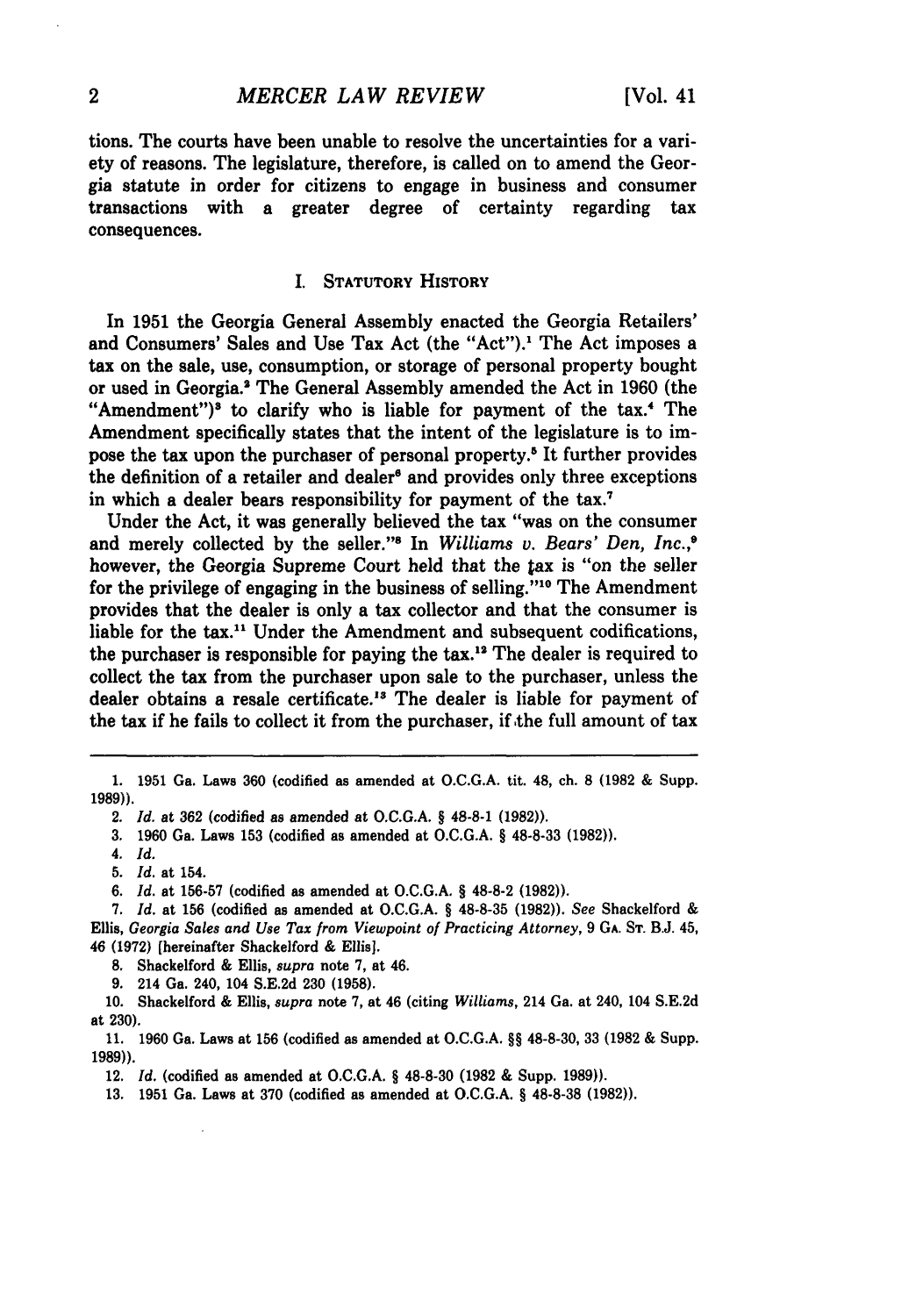due on his receipts is not collected, and if he uses property purchased for resale.14 The Official Code of Georgia Annotated **("O.C.G.A.")** section 48- 8-34(b) requires a dealer to pay the tax if he imports tangible personal property for his own use.15 Section 48-8-34 makes no mention of a broker who provides consultation services to a purchaser or who performs the service of getting the seller and the purchaser together.<sup>16</sup>

In *Strickland v. W.E. Ross & Sons, Inc.,17* however, the Georgia Supreme Court recognized three different classes of taxpayers:

The Department of Revenue has defined three pertinent classes of taxpayer pursuant to the Sales and Use Tax Act **....** These taxpayers are classified according to the taxable transactions in which they engage and their classification determines at what point in the chain of commercial transactions, from distribution of raw material to consumption of a finished product, taxes are levied. "Dealers" are those who sell at retail tangible personal property on which the tax has not yet been paid **....** When such person sells the item of tangible personal property, sales tax liability accrues based on the sales price.<sup>18</sup>

**O.C.G.A.** § **48-8-1** states that the intention of the General Assembly is "to exercise its full and complete power to tax the retail purchase, retail sale, rental, storage, use, and consumption of tangible personal property and the services described in this article **. . .** except to the extent of specific exemptions provided in this article."<sup>19</sup> O.C.G.A. § 48-8-34 addresses the causation issue and states that a dealer is liable for the tax if the personal property was "caused to be imported" and "used" **by** him.20 In *Ditler Bros.* **v.** *AMR International, Inc.,21* the Georgia Court of Appeals ruled that the intent of this code section is to hold the seller responsible for the collection of the tax and that a dealer is liable for payment of the tax if the property was caused to be imported and used **by** him.<sup>2</sup>

**O.C.G.A.** § **48-8-3** contains the specified exemptions from liability for the sales and use taxes.<sup>23</sup> Although the statute does not include the term "broker" or any definition or description of brokering, it does specifically

- 21. 142 Ga. **App. 570, 236 S.E.2d** 544 **(1977).**
- *22. Id.* at **570, 236 S.E.2d** at 545.
- **23. O.C.G.A. §** 48-8-3 **(1982).**

<sup>14.</sup> *Id.* at **373** (codified **as** amended at **O.C.G.A.** § **48-8-35 (1982)).**

**<sup>15.</sup> O.C.G.A.** § 48-8-34(b) **(1982).**

**<sup>16.</sup>** *See id.* **§** 48-8-34.

**<sup>17. 251</sup>** Ga. 324, 304 **S.E.2d 719 (1983).**

**<sup>18.</sup>** *Id.* at **325,** 304 **S.E.2d** at **720** (citations omitted).

**<sup>19.</sup> O.C.G.A.** § **48-8-1 (1982).** *See id.* § **48-8-2(3)** (defining dealer, importing, and soliciting); *Id.* § **48-8-2(8)** (defining sale); *Id.* § **48-8-2(12)** (defining use); *Id.* § **48-8-2(13)** (specifying what is included in the term "use tax").

<sup>20.</sup> *Id.* § 48-8-34(b).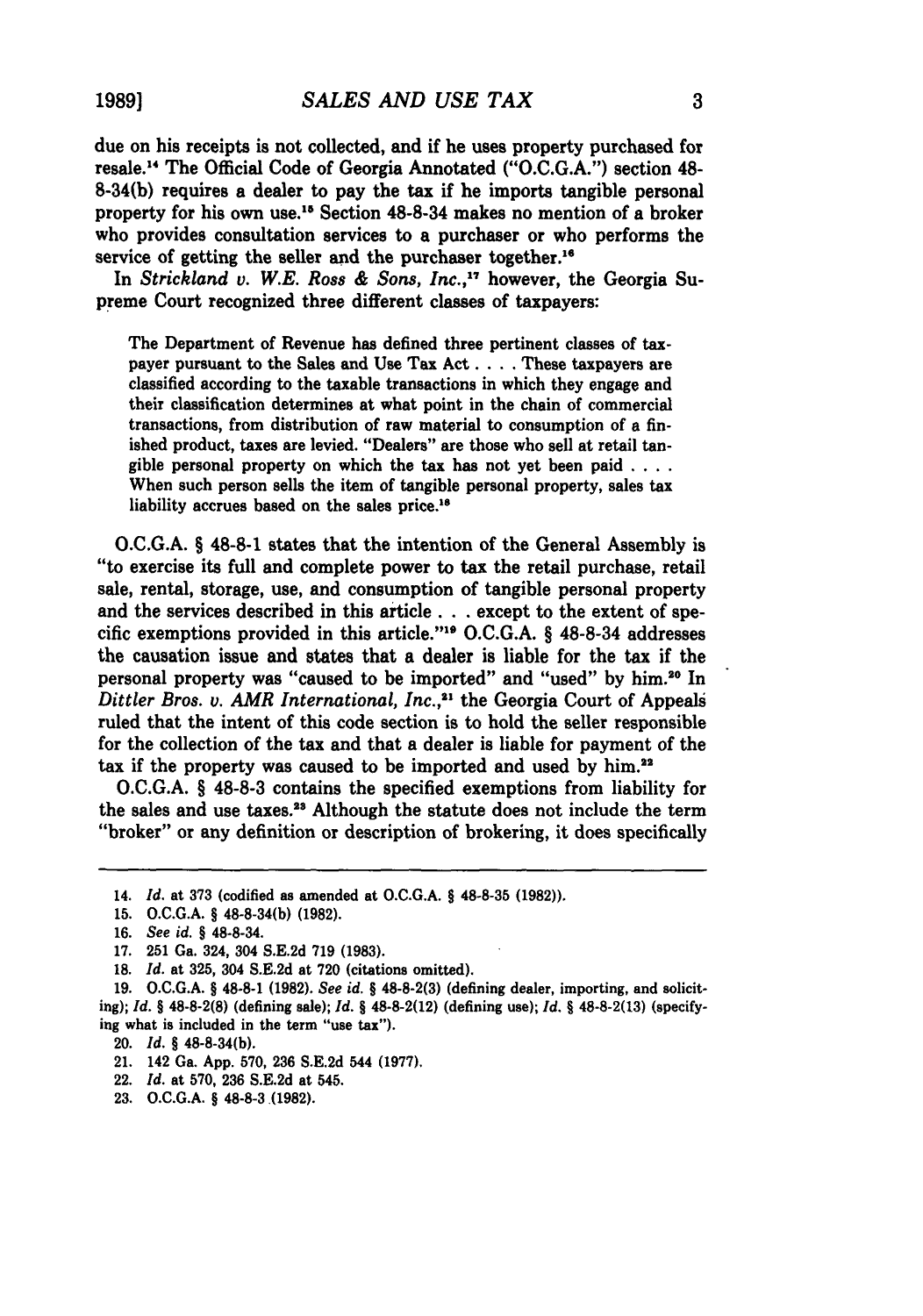exempt personal service transactions from the tax requirements.<sup>24</sup> Georgia courts have recognized numerous types of exempt personal service transactions that involve the purchase of skilled services of profession**als <sup>2</sup>**In *Hawes v. Dimension, Inc.,16* the Georgia Court of Appeals ruled on the taxation of transactions involving the purchase of skilled services of professionals:

Where the stipulation of fact shows that the items sought to be taxed as tangible personal property **...** constitute personal service transactions in which the skilled service in the preparation thereof is purchased more than the inconsequential elements for which no separate charges are made, the same is exempt **by** the Georgia Retailers and Consumers Sales and Use Tax Act, as amended.<sup>27</sup>

Under the Act,

[tihe definition of "dealer" is quite broad and can include either party to a retail sale .... The use tax is not an additional tax but is merely a policing agent over property coming in from states which do not have a sales tax . **. .,** or do not tax outgoing goods .... The decision as to when a retail sale takes place can be a troublesome question, especially where there is a strong element of personal service involved in the final transfer of the property.<sup>28</sup>

Confusion results when there is a combination of personal services in conjunction with the transfer of tangible personal property. The Tax Commissioner (the "Commissioner") has regarded these transactions as being primarily the transfer of property, with the personal service as only an incidental element. This is particularly true when a purchaser employs a broker to advise him about the goods sought to be purchased. Such advice may involve an opinion regarding the quality of the goods, an opinion regarding where to purchase the goods, and assistance in contracting with the seller and receiving shipment from the seller, including inspection of the goods. The Commissioner has taken the position that any activity on the part of the broker in negotiating the contract makes him an agent of the seller and purchaser, requiring him to collect the sales tax or pay it if he fails to collect it. Further, any activity in receiving the goods, even for the limited purpose of inspection, makes the broker

<sup>24.</sup> *Id. §* 48-8-3(22).

**<sup>25.</sup>** *See, e.g.,* Hawes v. Dimension, Inc., 122 Ga. **App. 190, 192, 176 S.E.2d 602,** 604 **(1970).**

**<sup>26.</sup>** 122 Ga. **App. 190, 176 S.E.2d 602 (1970).**

**<sup>27.</sup>** *Id.* at **190, 176 S.E.2d** at **603.**

**<sup>28.</sup>** Drake, *The Scope and Effect of the Georgia Retail Sales and Use Tax, Its Weaknesses and Needed Changes,* **17 GA. ST. BJ. 319, 321 (1954-1955).**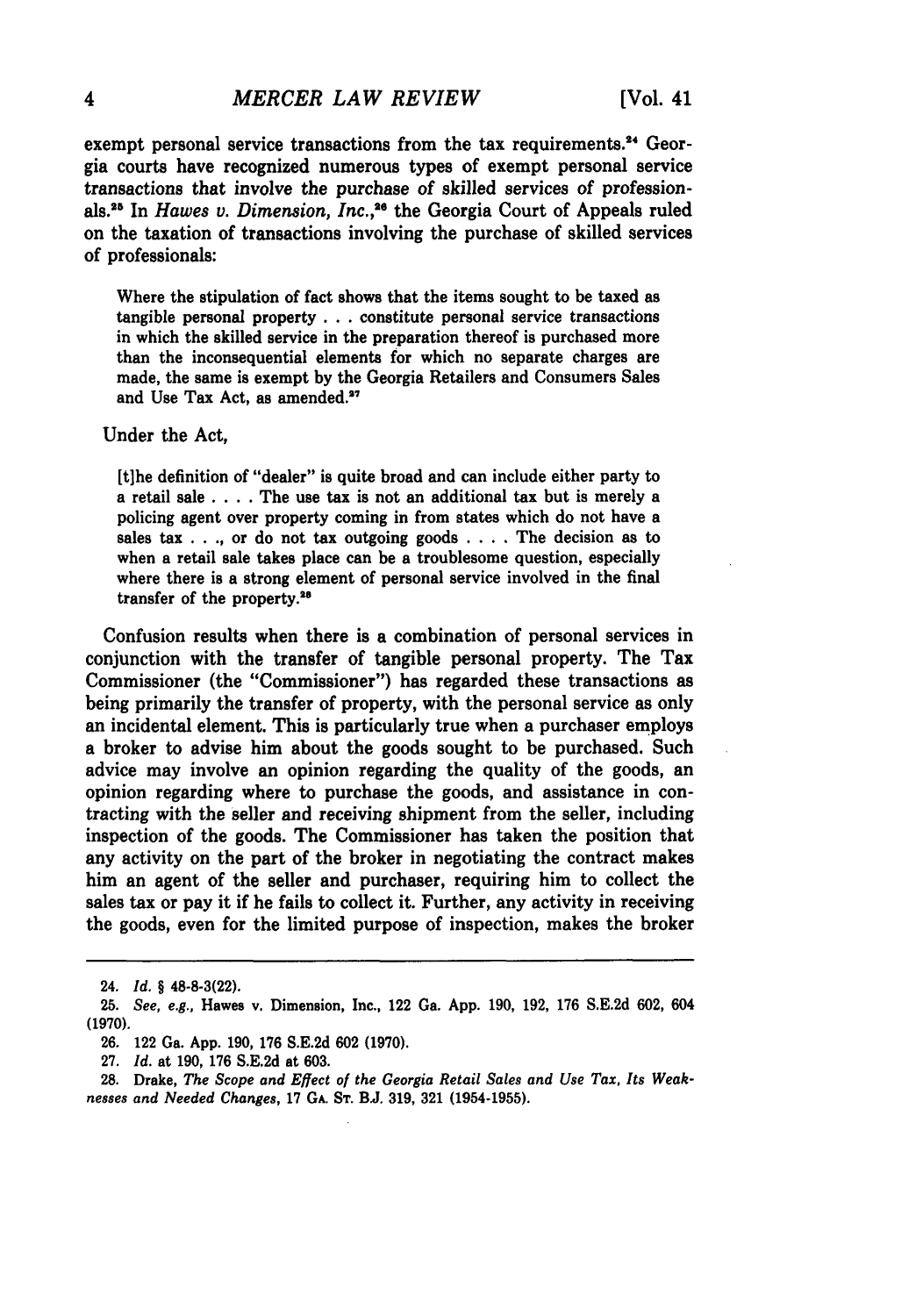liable for collection or payment of the use tax for storage and the sales tax for causing the goods to be imported from another state.<sup>29</sup>

#### **II.** THE PROCEDURAL PROBLEM

The courts have been unable to reach the issues raised herein, primarily because of the statutory procedure for challenging tax assessments which are based on the Commissioner's interpretation of the statute. The taxpayer has available four means of obtaining judicial review of the assessment.<sup>30</sup> In cases in which the issue is one of first impression, the only practical procedure is to file an appeal under O.C.G.A. § **48-2-59,** which requires a de novo determination in superior court.<sup>31</sup> This procedure requires the taxpayer to post a bond or have his real estate placed under a tax lien pending a final determination on appeal.32 The taxpayer must commit his resources to maintaining a civil lawsuit against a well-funded Attorney General's Office defense. Since the burden is on the taxpayer as plaintiff to prove the assessment invalid,<sup>33</sup> the commitment of resources can be very substantial. For most taxpayers it makes more sense to settle with the Commissioner prior to expending money on litigation in excess of the assessment amount. Consequently, most parties settle before an appellate court can interpret the statute.

An additional problem is that the plaintiff must file a direct and a discretionary appeal from summary judgment to the court of appeals<sup>34</sup> to protect his interests.<sup>35</sup> The court of appeals must then transfer these appeals to the supreme court for determination.<sup>36</sup> The appellant must pay for two records of the case.

*31. See* O.C.G.A. **§** 48-2-59(a) (1982).

- *33.* Blackmon v. Ross, 123 Ga. App. 89, 179 S.E.2d 548 (1970).
- 34. **GA. CONST.** art. 6, § 5, para. **3;** *see* O.C.G.A. § 5-6-34(b) (1982 & Supp. 1989).

*<sup>29.</sup>* The author has inferred these conclusions as a result of his work with the case of Bashinski v. Collins, Civil Action No. 30736-M, Bibb Superior Court; Appeal Case No. **A89A1596,** Georgia Court of Appeals; Appeal No. **S89A0056,** Georgia Supreme Court. For a discussion of *Bashinski, see infra* Part III of this Article.

<sup>30.</sup> For a thorough analysis of the methods for review, *see* Buckland, State *Taxpayer Remedies,* 27 MERCER L. REV. 309 (1975), which clearly shows the confusion the taxpayer and legal practitioner face in seeking an adequate review of a tax assessment.

*<sup>32.</sup> Id.* § 48-2-59(c).

**<sup>35.</sup>** Confusion among practitioners regarding what constitutes a final determination of the case and what types of cases are currently required to be handled through the discretionary appeal procedure is notorious. **A** brief survey of recent appellate cases will demonstrate the large number of cases dismissed for failure to file a discretionary appeal. After this Article was written, the Georgia Supreme Court, in Miles v. Collins, Case No. **\$89A0536,** decided Sept. **29, 1989,** dismissed a direct appeal **by** the plaintiff from a summary judgment and held that the discretionary appeal procedure is required.

**<sup>36.</sup>** Collins v. State, **239** Ga. 400, 403, **236** S.E.2d **759,** 761 **(1977).**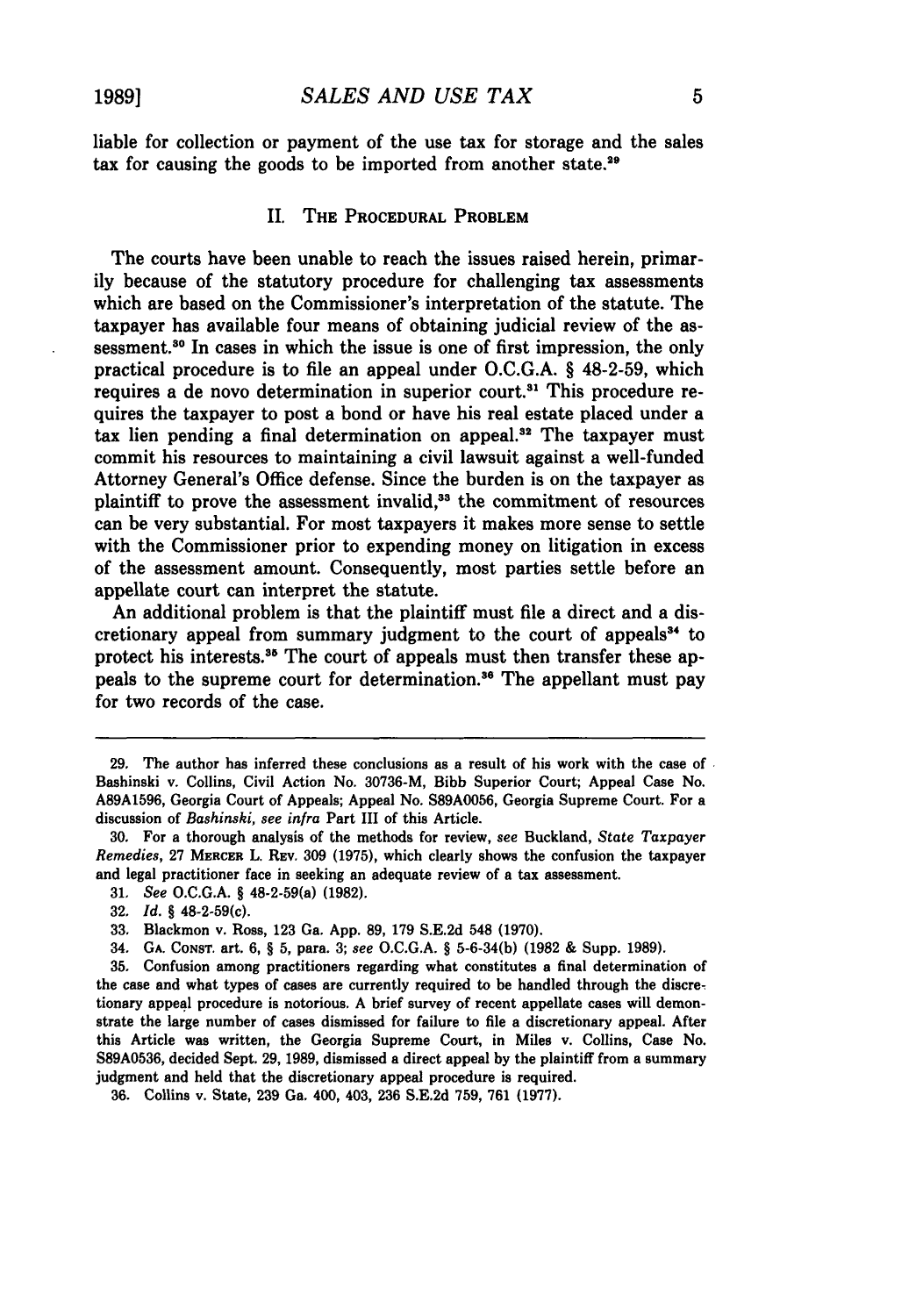#### III. **A CASE** IN **POINT**

The author's concern in this matter arises from a voluminous unreported appellate case that attempted to resolve these issues, *Bashinski v. Collins,"* which demonstrates both the factual and legal problems in getting the court to resolve these matters. The case resulted from a March **19, 1987** revenue assessment. After administrative appeal, plaintiff filed a civil action pursuant to O.C.G.A. § **48-2-59** in Bibb Superior Court on April 17, **1987.** The court granted defendant's motion for summary judgment on March 17, **1989.** The *Bashinski* case made its way to the court of appeals and supreme court before the parties entered a settlement agreement on or about June 1, **1989.** Although the parties filed briefs in the appellate courts, the settlement precluded any construction of the statutes by the courts.

In *Bashinski,* the Commissioner audited Bashinski's business records and found receipts dating over a four year period that Bashinski reported for income tax purposes but not for sales tax purposes. The receipts listed commissions relating to the transfer of precious metal coins and bullion. The Commissioner assessed a four percent sales and use tax based on a sales amount estimated from the stated commission amount. Bashinski filed suit to challenge the assessment, alleging that the transactions were brokerage transactions which he had been advised were not taxable and that legal tender coins are not taxable as personal property.

In deposition, plaintiff testified that purchasers paid him to provide skilled consultation services in the purchase of coins and bullion from out-of-state dealers. He testified that this service included advising the purchaser of the different quality in goods, searching with his computer system for the best quality goods at the best price, recommending a seller based on the search, placing the order for the purchaser through the computer system, and in some instances taking delivery for the purpose of inspecting the quality for the purchaser. The purchaser paid the out-ofstate dealer directly for the goods, and paid plaintiff separately for his services. He further testified that he had no business relationship with the dealers and received no fee from them, but unfortunately had listed his separate fee as a commission on his invoices.

Plaintiff testified that in a prior audit, a Department of Revenue field agent advised him that he was not liable for payment or collection of sales and use taxes in these transactions. Plaintiff testified that he also

**<sup>37.</sup>** Bashinski v. Collins, Civil Action No. 30736-M, Bibb Superior Court; Appeal Case No. **A89A1596,** Georgia Court of Appeals; Appeal No. **S89A0056,** Georgia Supreme Court. The author represented plaintiff in this matter. The following material represents his thoughts and recollection of the events leading to the revenue assessment and attempts to resolve the matter through the appellate process.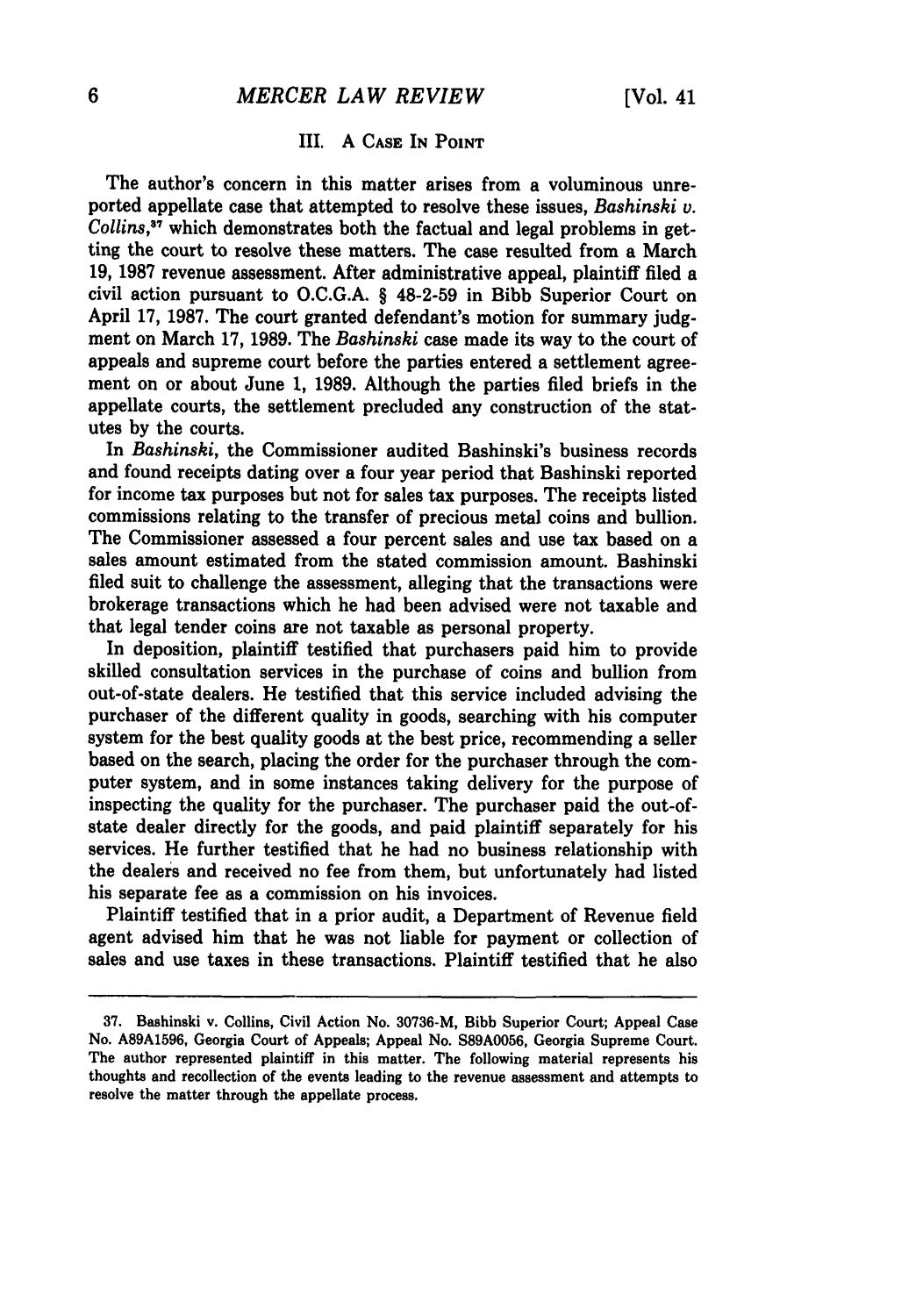had received the same advice from lawyers and accountants. Plaintiff filed an expert affidavit from a former Department of Revenue agent, now a certified public accountant, stating that, in his opinion, the statutes did not authorize plaintiff to collect sales and use taxes on these transactions. Attorneys for both parties stipulated in argument that there were no statutes or Department of Revenue regulations governing this type of brokerage activity, that the case was one of first impression, and that clarification of the law was needed in the area.

The Commissioner maintained that plaintiff was a dealer who solicited these transactions, who actually purchased the goods for resale to the customer, and who took possession and title to the goods. He further asserted that plaintiff was in physical contact with the parties throughout the transaction and had an opportunity to collect the tax. The Commissioner also maintained that plaintiff's activity caused the goods to be imported into the state, thus making him liable for collection and payment of the sales tax. The Commissioner asserted in his brief that because plaintiff's activity in receiving shipment of the goods for inspection amounted to storage, he should be liable for collection and payment of the use tax.

**By** the time the case reached the supreme court, plaintiff had spent substantial sums of money, but had achieved no clarification in the law. After paying the revised assessment agreed upon in the settlement negotiations, plaintiff had spent a total amount nearly equivalent to the original assessment. This expense of time and money was particularly frustrating since he sincerely believed, on good advice, that he owed no tax.

#### IV. GEORGIA **CASES**

There are no reported Georgia cases that define or clarify tax liability for brokerage activities under the sales and use tax statutes. The reported cases regarding the transactions state that the court must look at the actual substance rather than the appellation given by either the Commissioner or the plaintiff. In *Undercoffler v. Whiteway Neon Ad, Inc.*,<sup>38</sup> the court held that the owner of personal property, as described in a written contract, is liable for collection and remittance of the sales tax.<sup>39</sup> The designated user, the person with a limited right to possess the property, is not liable for collection and remittance.<sup>40</sup> In *Grantham Transfer Co. v. Hawes,4 <sup>1</sup>*the court stated that neither party's characterization of the

**<sup>38.</sup>** 114 Ga. App. 644, 152 S.E.2d 616 (1966).

**<sup>39</sup>** *Id.* at 644-45, 152 S.E.2d at 617-18.

<sup>40.</sup> *Id.*

<sup>41.</sup> **225** Ga. 436, **169 S.E.2d 290 (1969).**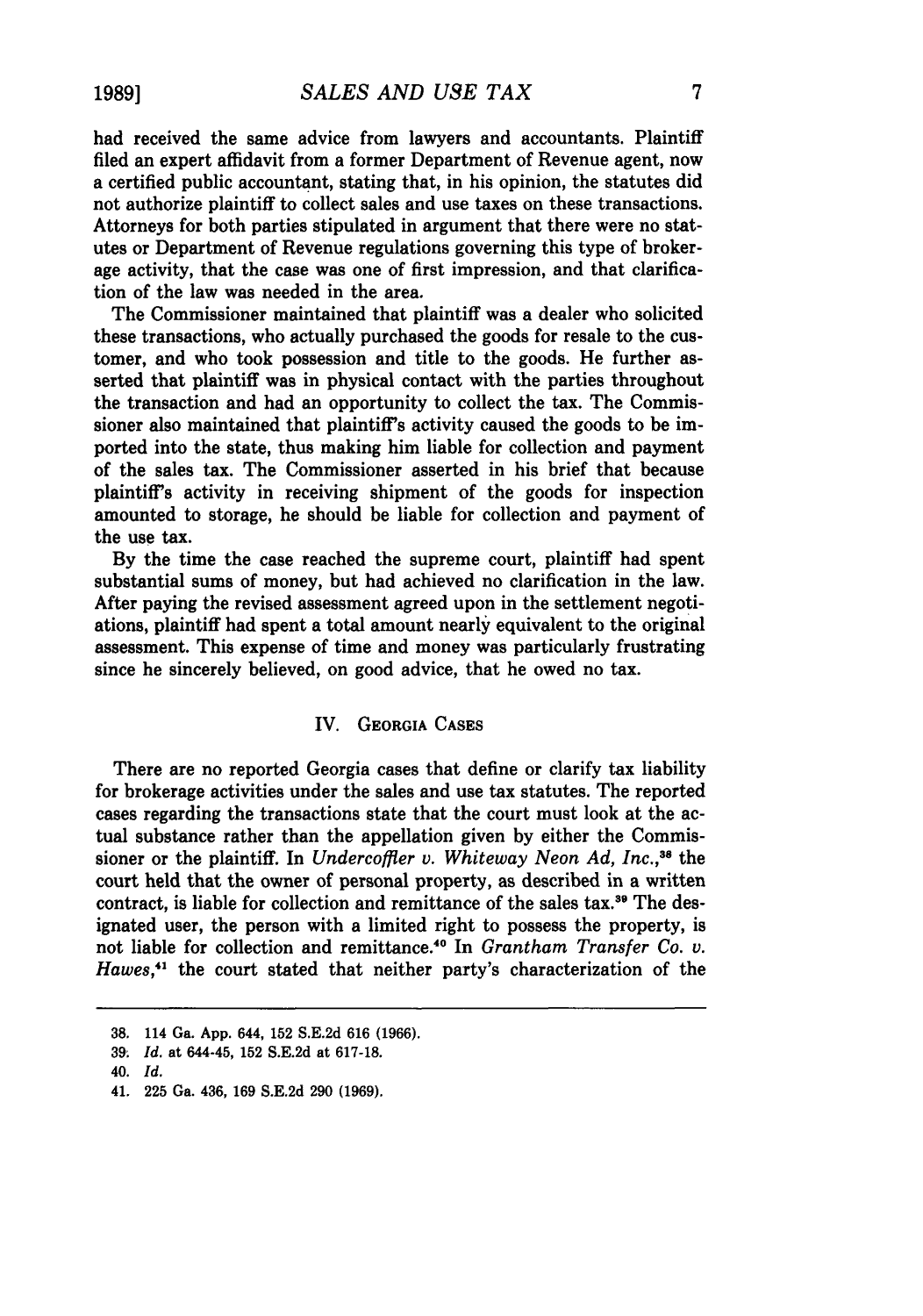transaction was controlling.<sup>42</sup> Hawes involved a written lease that left no issue of fact regarding the nature of the transaction.<sup>43</sup> The court applauded the effort of every taxpayer to structure his business transactions to minimize tax consequences." In *Footpress Corp. v. Strickland,"* the court overruled the Commissioner's attempt to characterize a written agreement as a lease rather than a loan.'a In finding the transaction not taxable,<sup>47</sup> the court concluded that "the trial court erred in granting summary judgment to the commissioner and denying summary judgment" to the plaintiff.<sup>48</sup>

#### V. **OTHER STATES**

The sales and use tax statutes of other states vary considerably. Some specifically address the brokerage issue, some have been followed **by** Department of Revenue regulations, and some have been interpreted **by** the state courts. **A** detailed survey of the various state statutes and regulations is beyond the scope of this Article. The following cases, however, provide authority for the proposition that each state legislature views this topic in a different light.

In *King & Boozer v. State,"* the court recognized brokerage transactions and found that a broker may contract on his own account or for another.50 The court held that plaintiff was not acting for himself when he transferred title to the property, that he had no power of disposition of the property, and that his only interest was to determine if the goods were of satisfactory quality.<sup>51</sup> The court found that the Alabama statute did not allow taxing this transaction to the broker.<sup>52</sup>

In *American Locker Co. v. City of New York,'8* the court provided the following applicable definition of possession giving rise to tax liability: "The purpose of the sales tax law is not to impose a tax on all transactions, but only on transactions which involve the passage or transfer of

<sup>42.</sup> Id. at 442, 169 S.E.2d at 295. 43. Id. at 439, 169 S.E.2d at 293. 44. **Id.** at 442, **169** S.E.2d at 295. 45. 242 Ga. 686, 251 S.E.2d 278 (1978). 46. Id. at **687-88, 251 S.E.2d** at **279-80.** *47.* Id. at 687, 251 S.E.2d at 279. 48. **Id.** 49. 241 Ala. **557, 3** So. **2d 572** (1941). **50. 3** So. **2d** at **580. 51. Id. 52. Id.** at **581.**

**<sup>53. 308</sup>** N.Y. 264, **125 N.E.2d** 421 **(1955).**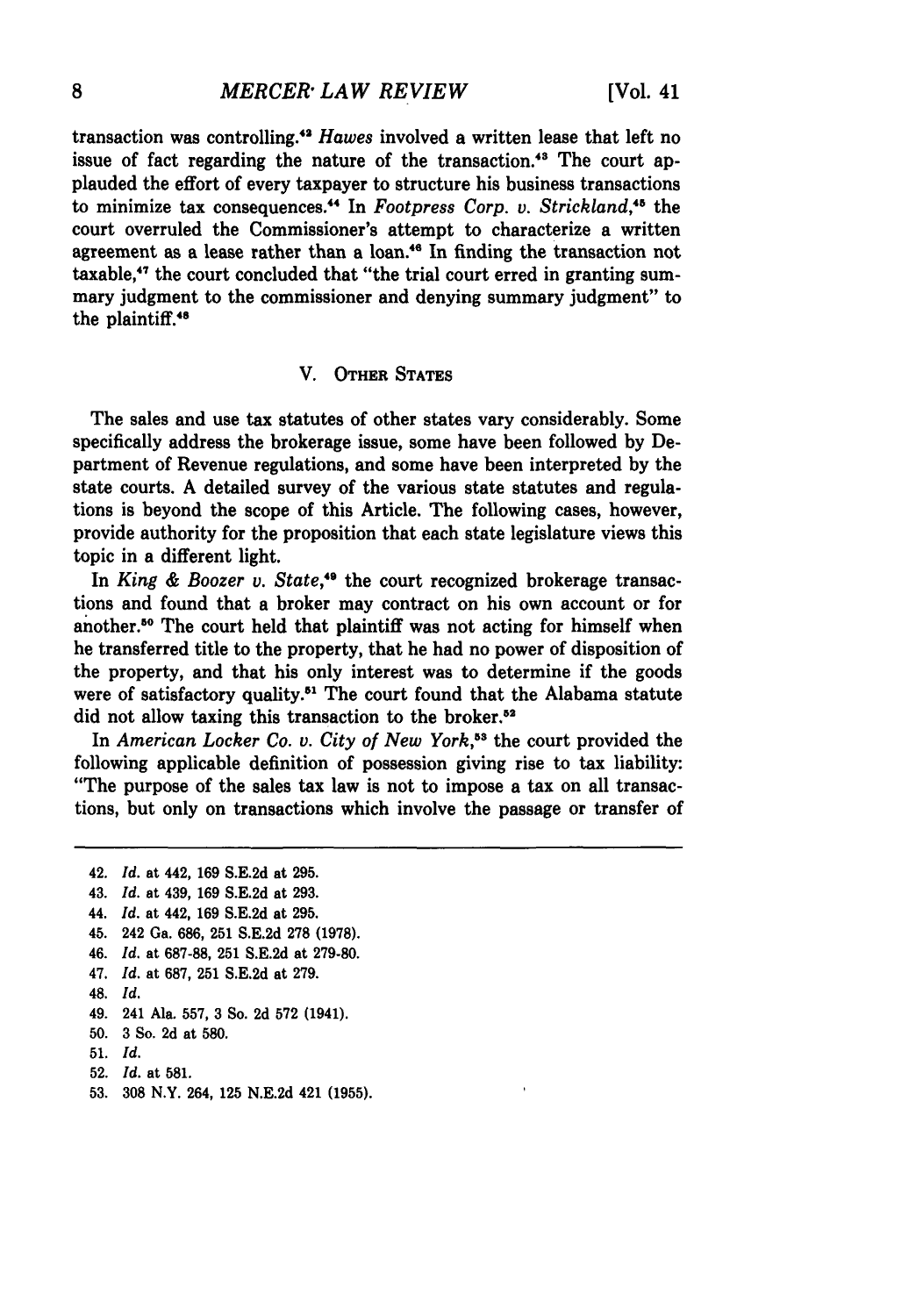title, or transactions in which the actual, exclusive possession is transferred."<sup>54</sup>

In *Names In The News, Inc. v. New York State Tax Commissioner,"* the evidence on record showed that because the brokerage firm was actually leasing mailing lists from the list vendors, a clear agency relationship existed between the seller and the broker.<sup>56</sup> The court found the broker liable for collecting the tax from the seller, not the buyer, based on the clear agency status.<sup>57</sup> The court then proceeded to invalidate the Commissioner's assessment, which he based on an estimate of the sales rather than on plaintiff's books.<sup>58</sup>

In *Sherman v. Commissioner of Revenue*,<sup>59</sup> the court identified the issues of title, possession, compensation, and inspection as necessary to determine who is the seller.<sup>60</sup> The court found that plaintiff, though having some possession and control of the goods, was not a seller under the statute.<sup>61</sup> The court further held that "doubts in taxing statutes are resolved in favor of the taxpayer, [and] the right to tax is not extended by implication."<sup>62</sup>

In *Fridlund Securities Co. v. Minnesota Commissioner of Revenue*.<sup>63</sup> the Minnesota Supreme Court found clear evidence in the record that customers purchased precious metals directly from the brokerage firm, paying the purchase price directly to the broker.<sup>64</sup> Thus, the broker was actually the seller.<sup>66</sup> The court further held that imposition of the tax penalty would be inequitable since the broker had reasonable cause to believe the court might determine that no tax was due on sales of precious metals.<sup>66</sup>

#### VI. ARE **LEGAL TENDER** COINS TAXABLE **PERSONAL** PROPERTY?

The O.C.G.A. and the Department of Revenue regulations do not address the status of legal tender as property subject to sales and use taxation. This situation poses a problem for sellers and purchasers of United

<sup>54.</sup> **125 N.E.2d** at 422. **55.** 75 A.D.2d 145, 429 N.Y.S.2d **755 (1980).** 56. 429 N.Y.S.2d at 756. 57. *Id.* 58. *Id.* **59.** 24 Mass. App. Ct. 64, **506** N.E.2d 160 (1987). **60. 506** N.E.2d at **162.** 61. *Id. 62. Id. 63.* 430 N.W.2d 154 (Minn. 1988). 64. *Id.* at 159. **65.** *Id.*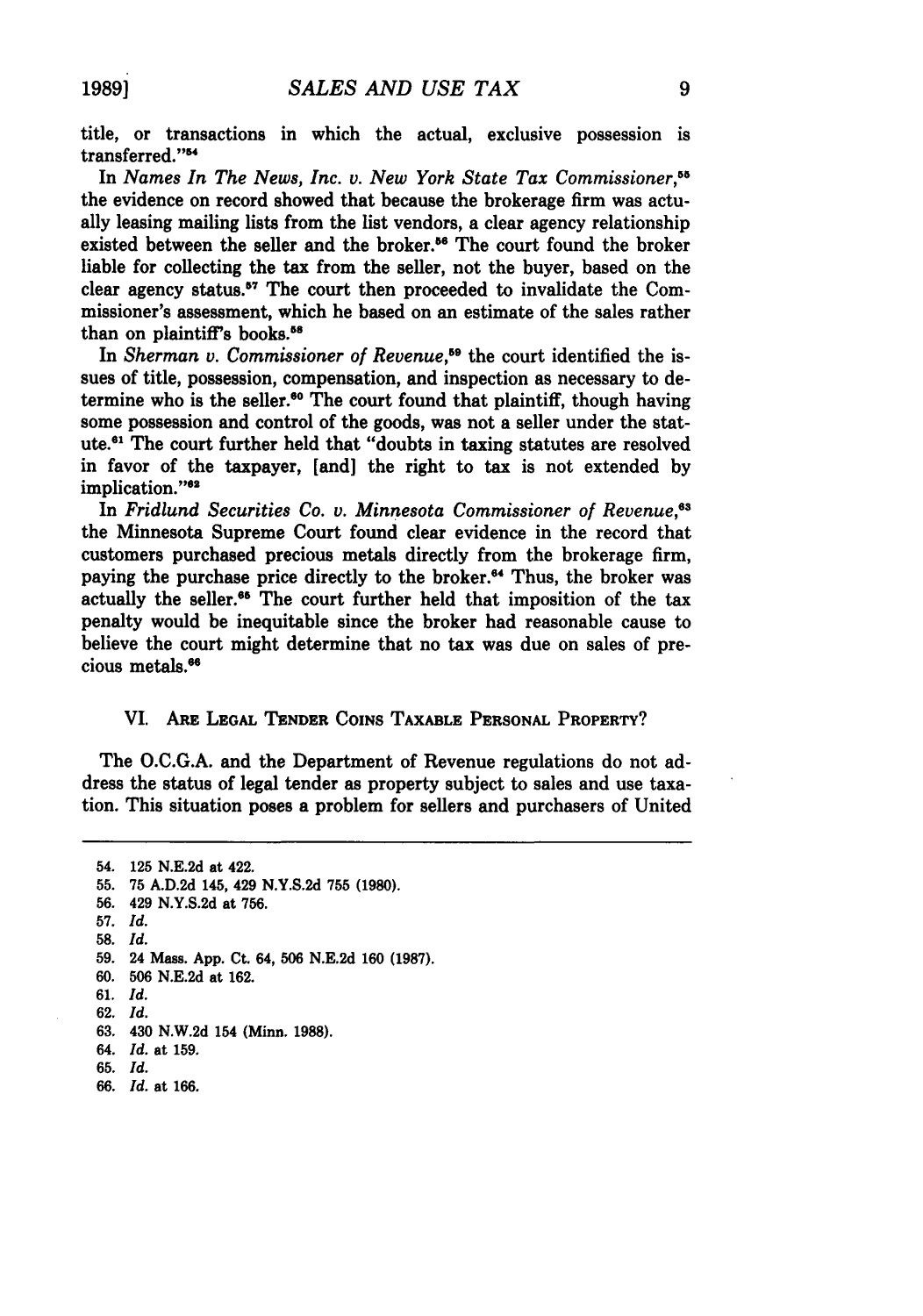States and foreign money. Some states address this problem from the standpoint of whether the purchase is for money purposes or investment purposes, and a number of these states hold that legal tender purchased for investment purposes is personal property subject to sales and use taxes.67 The cases hold, however, that the evidence must be clear regarding the purpose of the transaction.

In *Smith v. Department of Revenue*,<sup>66</sup> the Florida District Court of Appeals addressed directly the question of whether the sale of gold Krugerrands was properly taxable as a sale of tangible or intangible property under the Florida sales and use tax statute.<sup>69</sup> The court held that gold Krugerrands are not property subject to the sales and use tax because they are legal tender of a sovereign foreign nation.70 The sales and use tax statute does not authorize taxation of a money exchange.<sup>71</sup> The court had to determine whether the sale of South African Krugerrands **by** a Florida dealer was a taxable transaction.<sup>72</sup> The court addressed the specific issue presented **by** the appellant: Whether the Commissioner may impose a sales tax upon the legal tender of a sovereign foreign nation absent specific authorization under the sales tax statute.<sup>73</sup> The statute specifically listed "money" as intangible personal property and, therefore, not taxable under the sales and use tax statute as tangible property." The court held that the evidence showed no distinction between United States money and foreign money.<sup>75</sup> The court further found that the evidence presented did not allow the trial court to determine that a commodity exchange had occurred.<sup>76</sup>

*Michigan National Bank v. Department of Treasury77* addressed the brokerage issue and the legal tender issue."8 The consumer paid the purchase price to the bank,<sup>79</sup> and the bank always placed the order and paid for the Krugerrands for the consumer.<sup>80</sup> The court determined that under the applicable statute, the bank was more than a mere conduit for

- **70.** *Id.*
- **71.** *Id.* at 423.
- **72.** *Id.* at 421.
- **73.** *Id.* at 422.
- 74. *Id.*
- **75.** *Id.*
- 76. *Id.* at 422-23.
- 77. 127 Mich. App. 646, 339 N.W.2d **515** (1983).
- 78. 339 N.W.2d at 516-17.
- 79. *Id.* at 516.
- 80. *Id.*

**<sup>67.</sup>** *See infra* notes **77-99** and accompanying text.

**<sup>68. 376</sup>** So. **2d** 421 (Fla. Dist. Ct. **App. 1979).**

**<sup>69.</sup>** *Id.* (citing **FLA. STAT. ANN.** §§ **199.023(1),** 212.02(12), **212.05** (Harrison **1979 &** Supp. 1988)).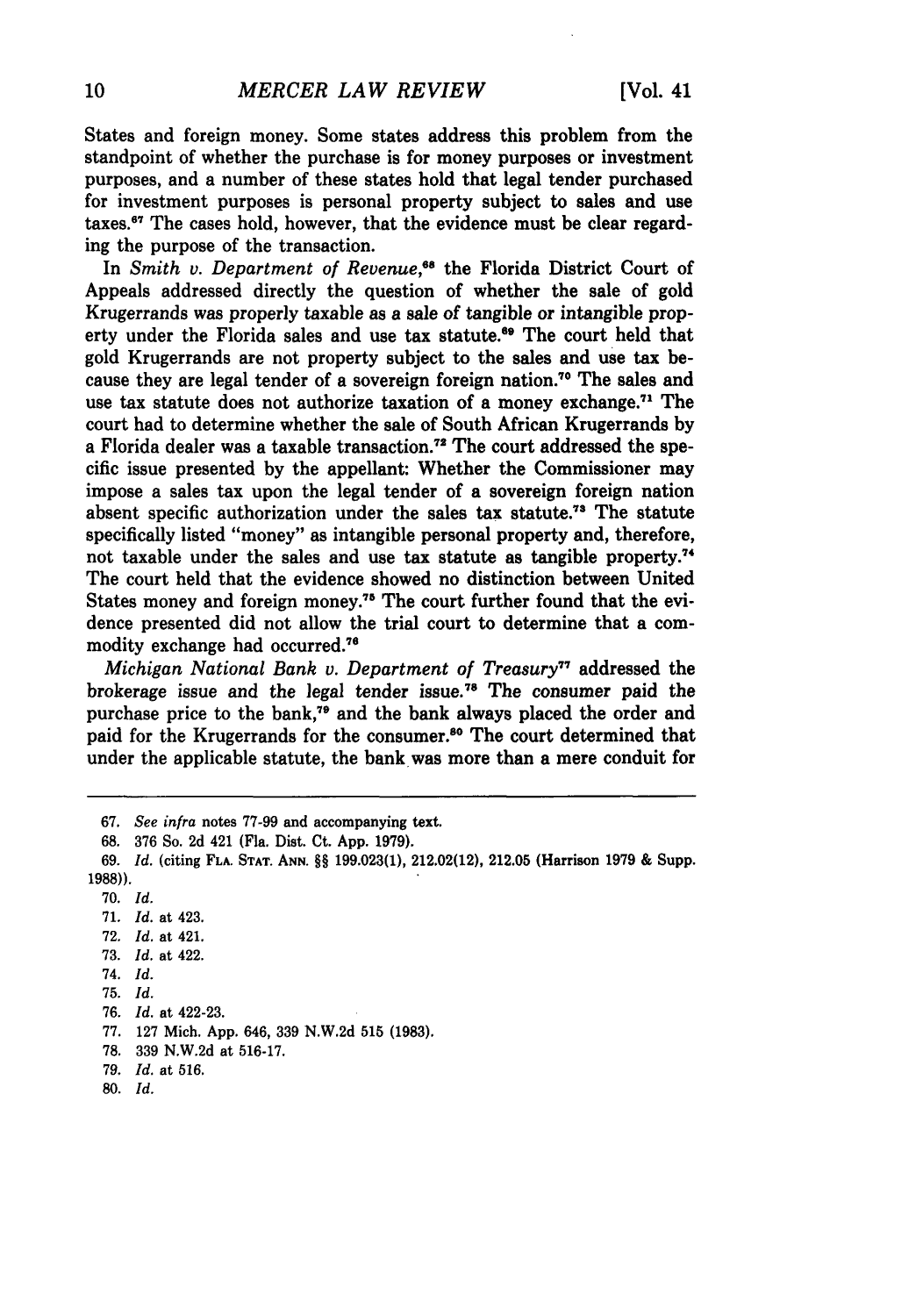**1989]**

the purchase.<sup>81</sup> stating that:

there is no evidence of an agreement between the consumer and the outof-state dealer; there is no evidence that the consumer knew of the existence or identity of the out-of-state dealer or that the dealer knew of the existence or identity of the consumer; the dealer charged the bank for the coins and delivered them to the bank and the bank in turn charged the consumer and was paid by the consumer, whereupon it delivered the coins to the consumer.<sup>82</sup>

The court found that there was an actual transfer of ownership from the dealer to the bank.<sup>83</sup> The record clearly indicates that plaintiff's customers acquired Krugerrands as investments in gold, not as money.<sup>84</sup> The court stated that the circumstances of the transfer determine whether Krugerrands will be treated as money or as tangible property.<sup>85</sup>

In *Scotchman's Coin Shop, Inc. v. Administrative Hearing Commis*sion,<sup>86</sup> the Missouri Supreme Court stated<sub>,*that* it must examine the na-</sub> ture of the purchase of Krugerrands to determine the question of taxability.<sup>87</sup> The record showed that plaintiff purchased the coins for resale;<sup>88</sup> accordingly, there was no issue of brokerage services.

In Thorne & Wilson, Inc. v. Utah State Tax Commissioner,<sup>89</sup> the appellant broker sold precious metals to its investment customers." The court stated that it must examine the essence of the transaction to determine whether it was a money or property sale.<sup>91</sup> The record indicated that the broker sold these metals to the consumer as investments.<sup>92</sup>

In *Association of Alabama Professional Numismatists v. Eagerton,93* the court had the luxury of interpreting not only the sales tax statute, but also specific rules of the Department of Revenue regarding purchases of gold from out-of-state and sales by agents.<sup>94</sup> The court found that the tax would apply if the sale of gold were made for investment purposes.<sup>95</sup>

**82.** *Id.* **83.** *Id.* at 519. 84. *Id.* at 517. 85. *Id.* **86.** 654 **S.W.2d 873** (Mo. **1983). 87.** *Id.* at **875. 88.** *Id.* at **874. 89. 681 P.2d 1237** (Utah 1984). **90.** *Id.* at **1238. 91.** *Id.* **92.** *Id.* at **1239. 93.** 455 So. **2d 867** (Ala. Civ. **App.** 1984). 94. *Id.* at **868-69.**

**<sup>81.</sup>** *Id.* at 518 (citing Michigan General Sales Tax Act, **MICH. COMP.** LAws **ANN.** § **205.51(2)** (West **1976 &** Supp. **1989)).**